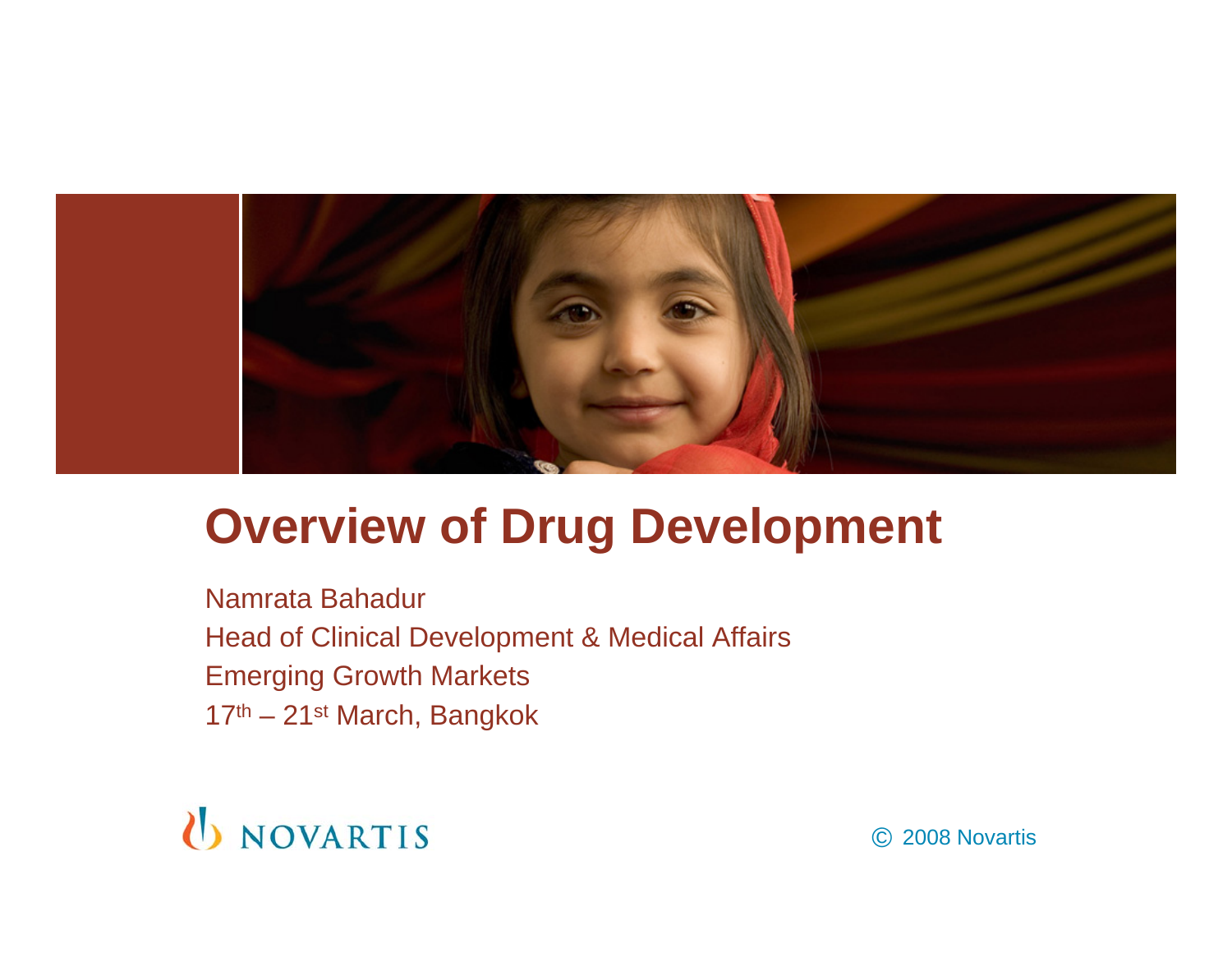## **Disclaimer**

The information within this presentation is based on the presenter's expertise and experience, and represents the views of the presenter for the purposes of a training workshop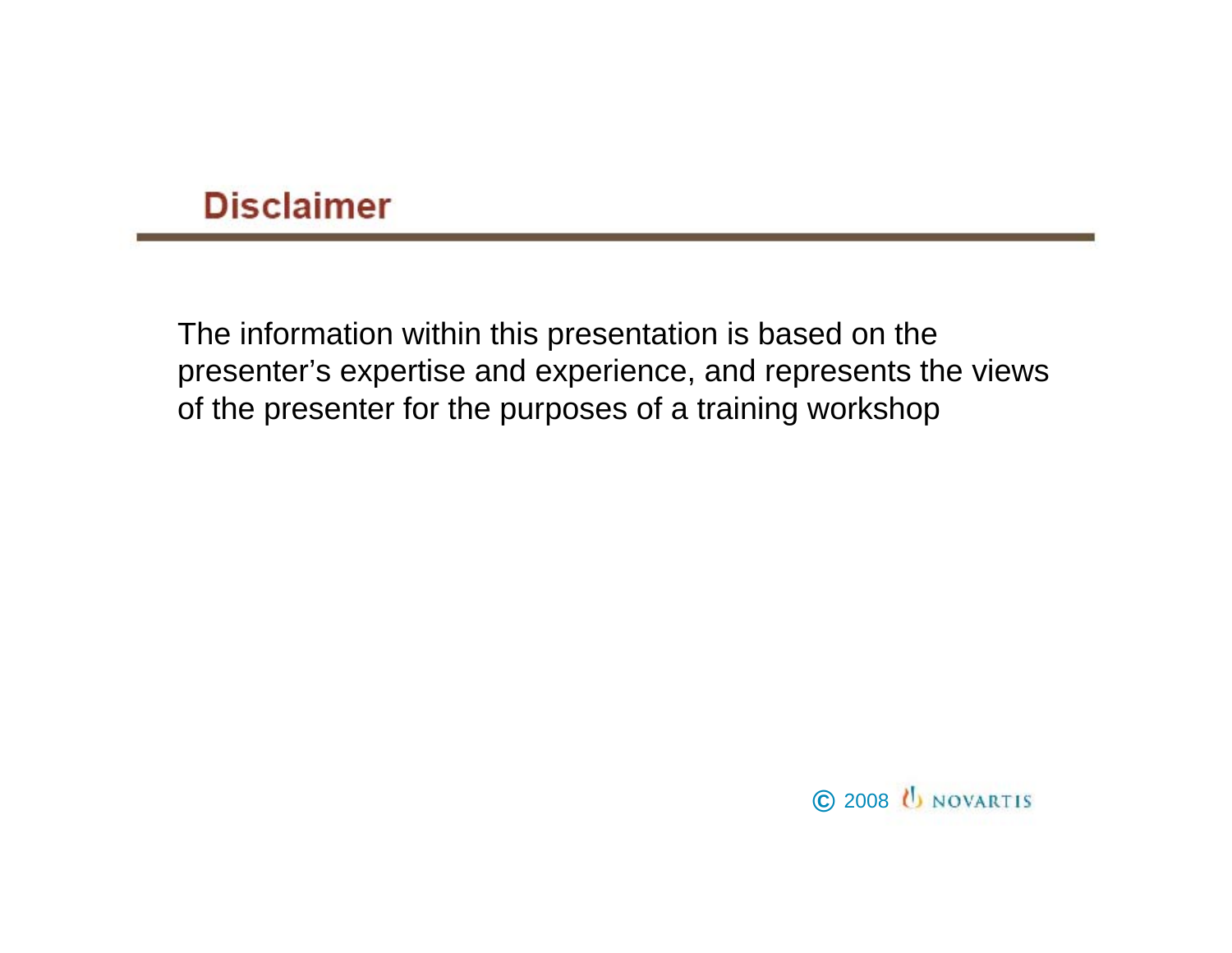# **Phases of Clinical Trials**

| <b>Definition</b>                                                                                                                                                                                                                                                                               | <b>Study types included</b>                                                                                                                                                                                                                                                                                                |
|-------------------------------------------------------------------------------------------------------------------------------------------------------------------------------------------------------------------------------------------------------------------------------------------------|----------------------------------------------------------------------------------------------------------------------------------------------------------------------------------------------------------------------------------------------------------------------------------------------------------------------------|
| <b>Phase I</b><br>Tolerability or PK as primary endpoint in the protocol, independent<br>of the study population and secondary parameters                                                                                                                                                       | Safety & Tolerability studies (Single/ multiple dose in<br>patients or healthy volunteers)<br>Oncology studies in patients with tolerability / MTD<br>as primary endpoint (efficacy might be a secondary<br>endpoint)<br>Drug-Drug interaction & Food Effect<br>PK in renal or hepatic impaired patients<br>$\blacksquare$ |
| <b>Phase IIA</b><br>Exploratory (non-pivotal) study that has clinical efficacy,<br>Pharmacodynamics or biological activity as primary endpoint,<br>conducted in patients or healthy volunteers.                                                                                                 | Proof of concept, efficacy, or mechanism<br>Mechanistic studies<br>$\blacksquare$<br>Dose range exploration<br><b>Pilot studies</b>                                                                                                                                                                                        |
| <b>Phase IIB</b><br>Definite dose range finding study in patients with efficacy as<br>primary endpoint.<br>Exceptionally, Phase II studies can be used as pivotal trials, if the<br>drug is intended to treat life-threatening or severely-debilitating<br>illnesses as in oncology indications | Definite dose finding studies<br>Extension studies of Phase IIB studies<br>$\blacksquare$                                                                                                                                                                                                                                  |

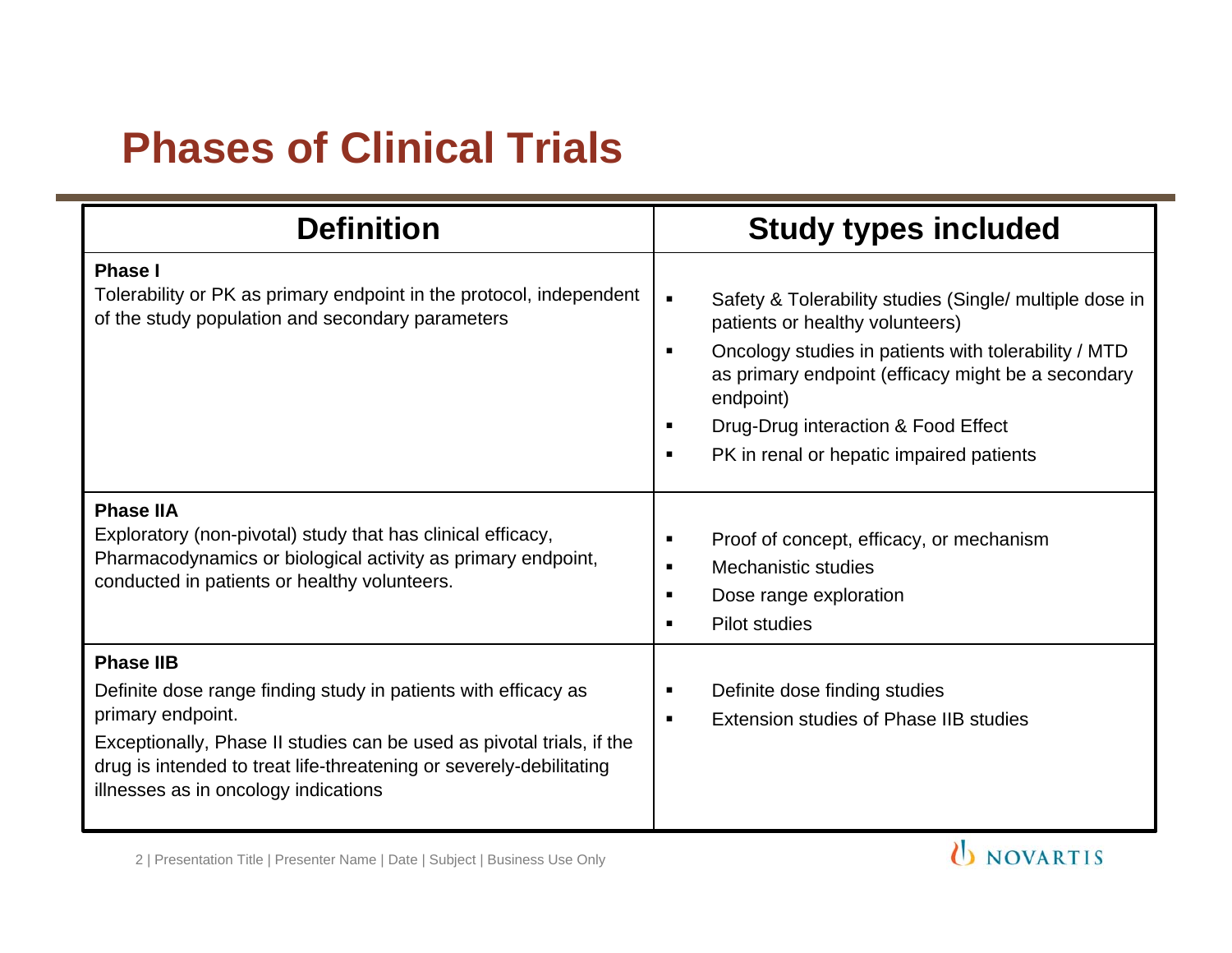# **Phases of Clinical Trials**

| <b>Definition</b>                                                                                                                                                                                                                                                                                               | <b>Study types included</b>                                                                                                                                                                     |
|-----------------------------------------------------------------------------------------------------------------------------------------------------------------------------------------------------------------------------------------------------------------------------------------------------------------|-------------------------------------------------------------------------------------------------------------------------------------------------------------------------------------------------|
| <b>Phase IIIA</b><br>A Pivotal* study that is a trial designed & executed to<br>get statistically significant evidence of efficacy and<br>safety as required by HAs for NDA / sNDA approval.<br>It also includes studies with the aim to include claims<br>into the label as well as Postmarketing commitments. | Pivotal studies (vs placebo / comparator)<br>Long term saftey studies for registration<br>Local registration studies<br>Post marketing study commitments<br><b>Phase IIIA extension studies</b> |
| <b>Phase IIIB</b><br>A study started prior to approval and whose primary<br>intention is support of publications rather than<br>registration or label changes.<br>The results are not intended to be included in the<br>submission dossier.                                                                     | Studies intended to support publication,<br>claims or to prepare launch, which start<br>before approval but are not intended for<br><b>Regulatory submissions</b>                               |
| <b>Phase IV</b><br>A study started after approval with primary intention to<br>support publications rather than registration or label<br>changes<br>The results are not intended to be included in a<br>submission dossier.                                                                                     | Post Marketing Surveillance studies<br>п<br>Studies intended to support publication<br>claims                                                                                                   |

### U NOVARTIS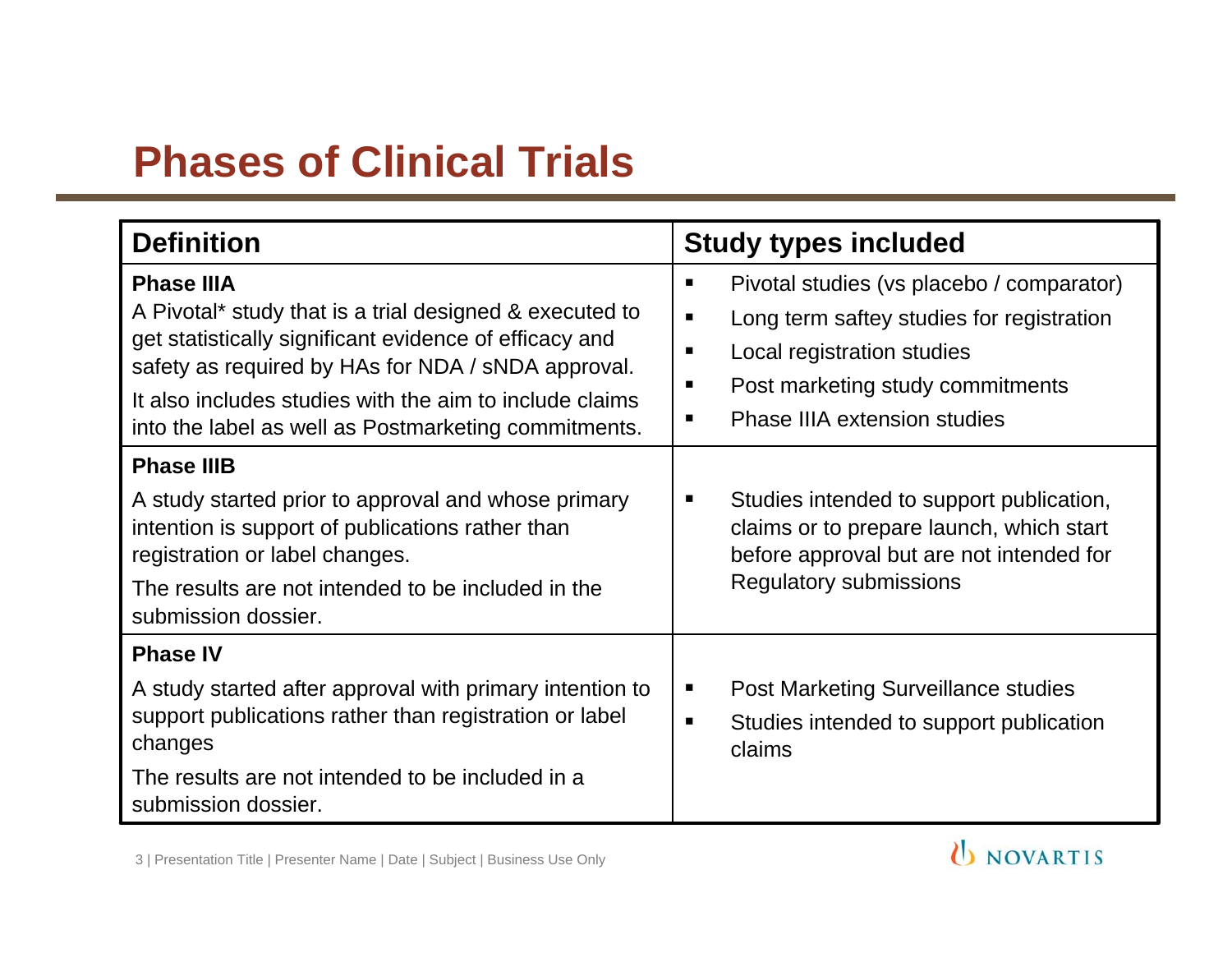# **Clinical Development Plan** (**CDP**)

- $\blacksquare$  It bridges the gap between vision and the day - to - day activities of large multidisciplinary organizations.
- $\blacksquare$  The vision is transformed into distinct implementation phases and discrete steps, called clinical studies, each with well defined milestones and deliverables.

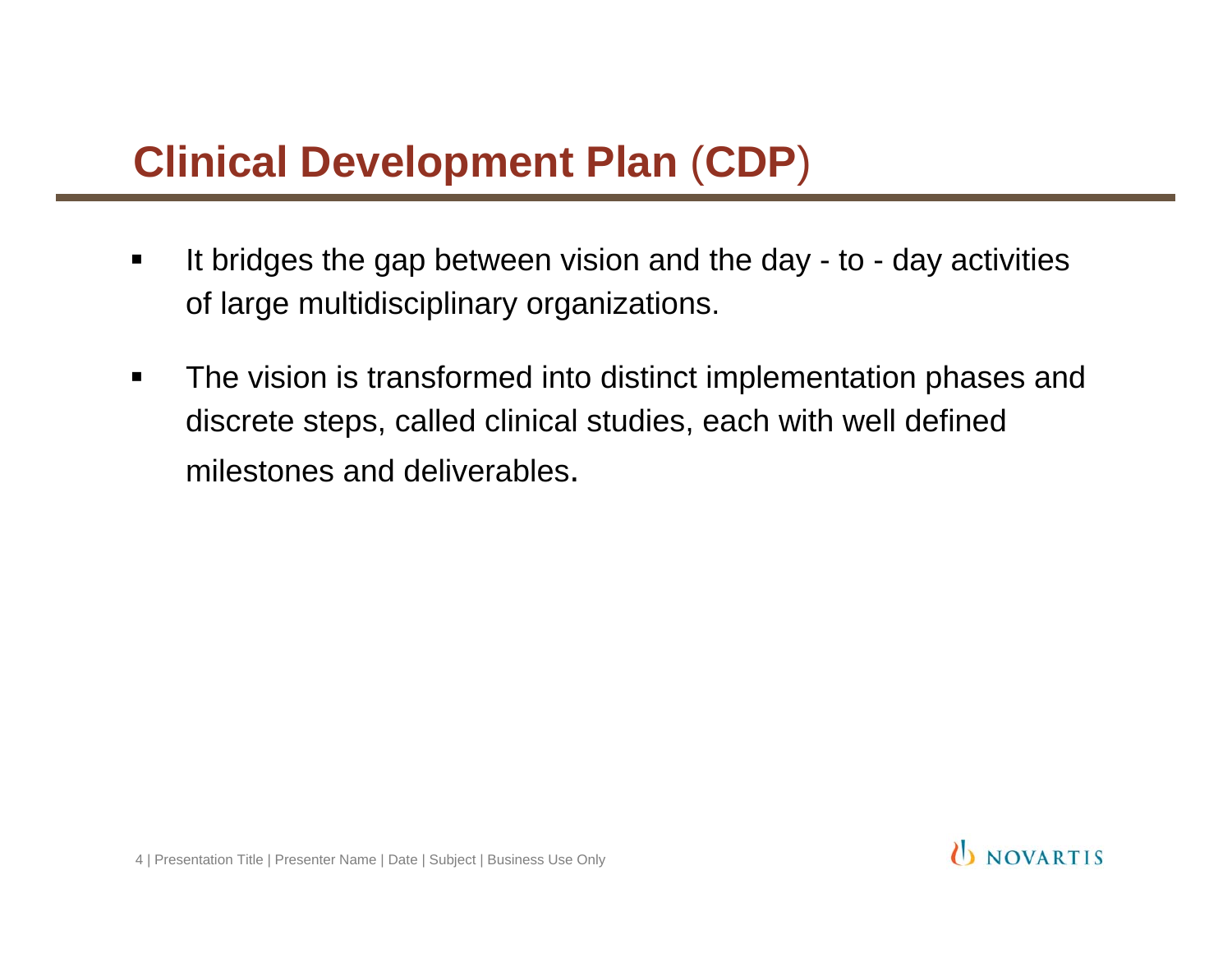# **Stages of Clinical Development Plan**



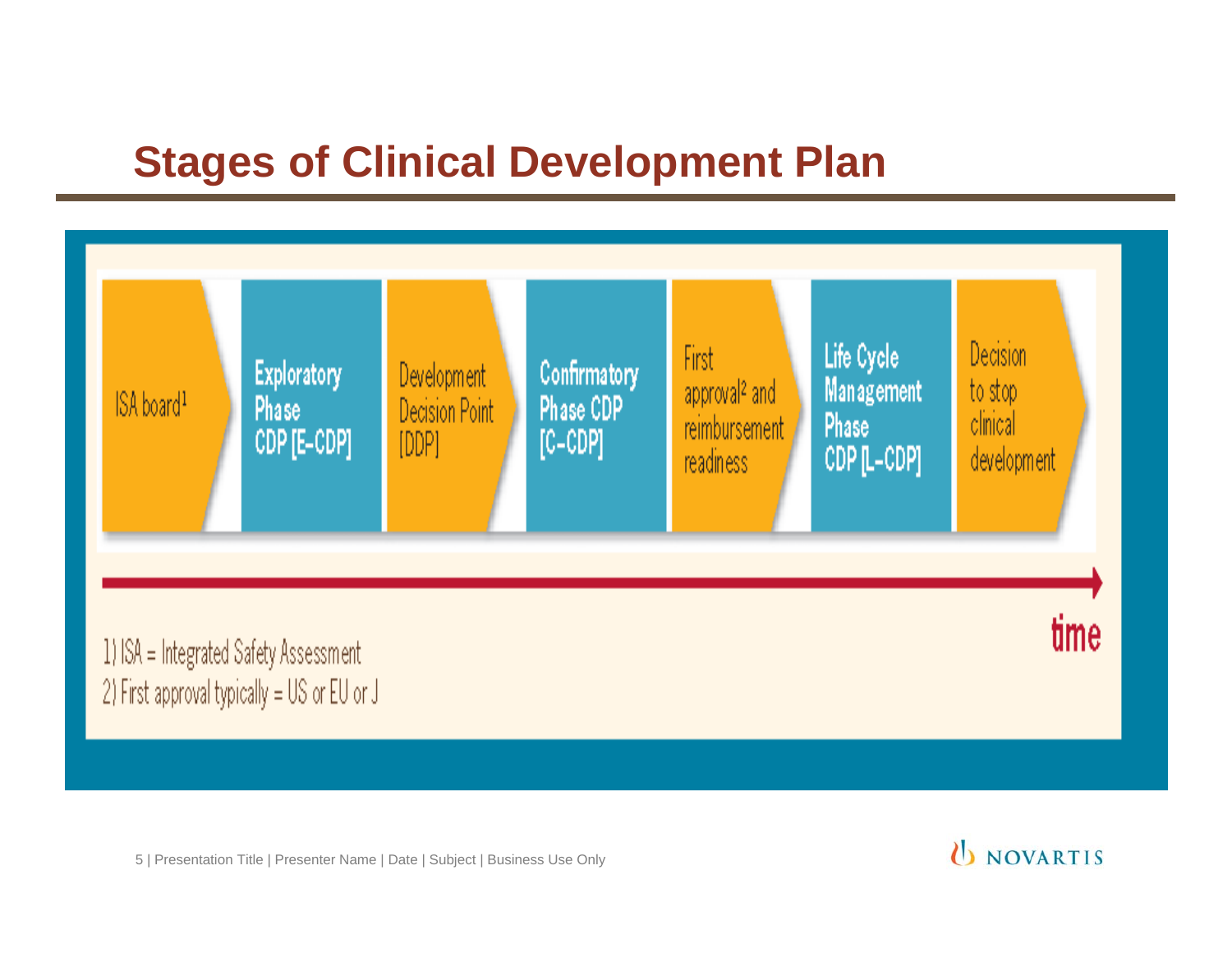## **Clinical Experts contribute to all Phases of Drug Development**



**UNOVARTIS**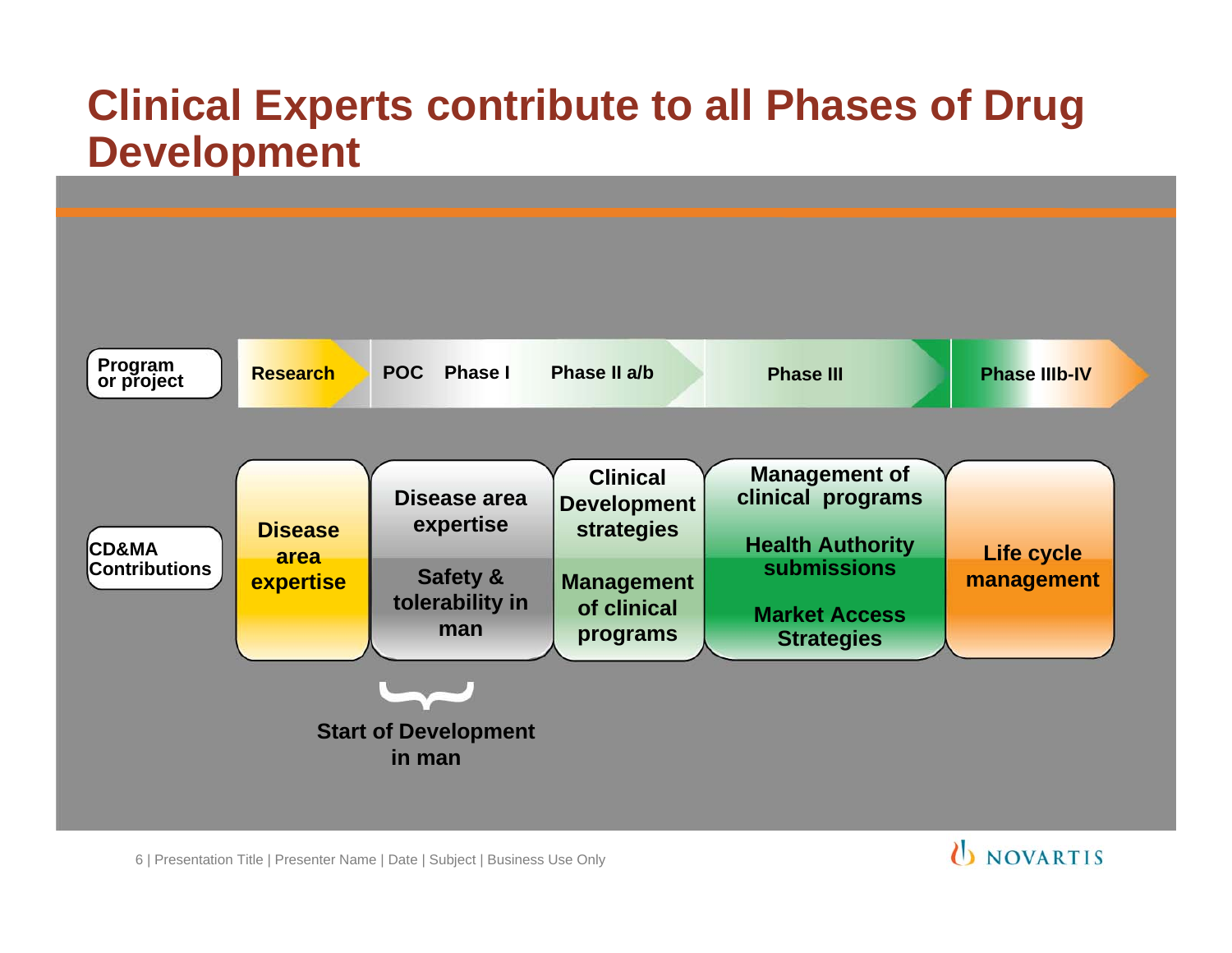# **Adaptive Designs in Clinical Development**

 $\blacksquare$  **Adaptive and Seamless designs** : using accumulating data to decide on how to modify aspects of the trial without undermining the validity and integrity of the trial

#### $\blacksquare$ **Adaptations can include**

- •Early stopping (futility, early rejection)
- •Sample size re-assessment
- •Treatment allocation ratios
- •Treatment arms (dropping, adding arms)
- •Hypotheses (Non-inferiority vs. superiority)
- •Population (inclusion / exclusion criteria; subgroups)
- •Test the statistics
- •Combine trials / treatment phases

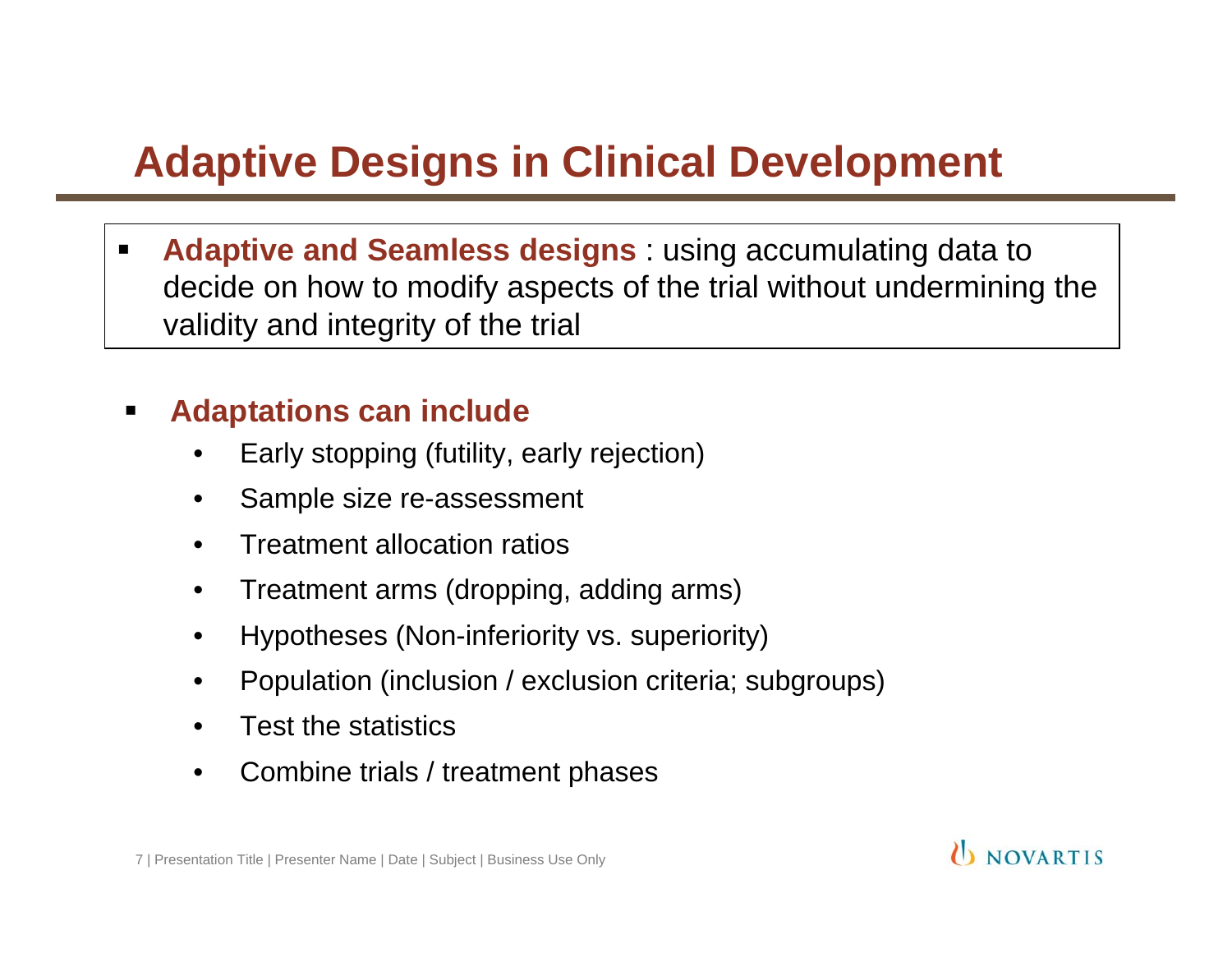# **Classical Full Development**

- $\overline{\phantom{a}}$  **Fixed Trial Designs Paradigm**, in particular for Phase III
	- - Standard trial designs allow **little learning** during the conduct of the trial
	- "Established" adaptations are used in **group-sequential trials** where stopping for superiority or futility can be done according to pre-defined rules at interim analyses
	- -Clearly **separated development phases** (II and III)
	- - If applied to all clinical projects one **misses opportunities** for better use of information and more ethical drug development

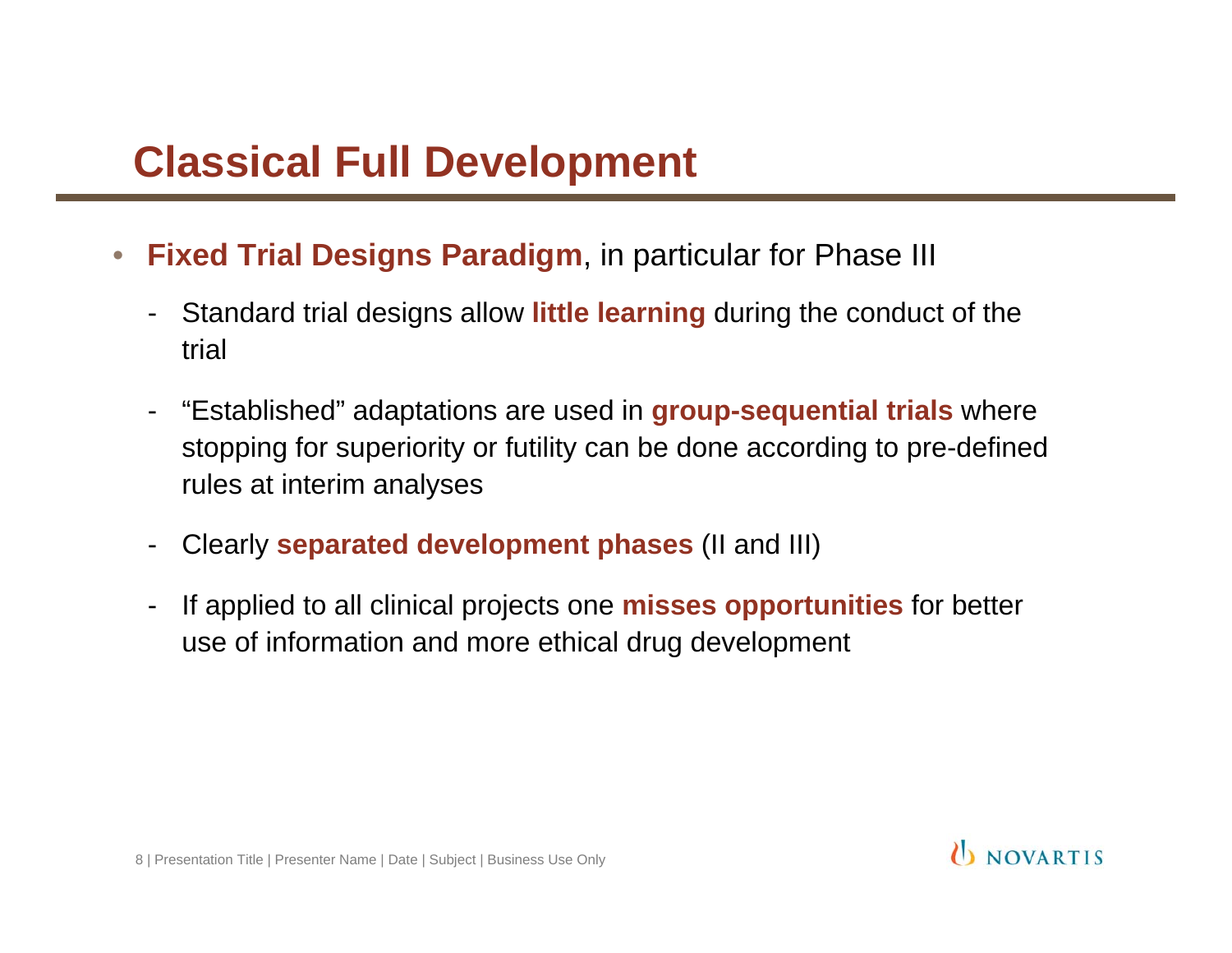## **Classical Phase III : Confirmation, Hypothesis Testing and Error Control**

- **Proof of efficacy in phase III trials:**
	- Show that observed treatment effect is 'real' and not just random via testing of statistical hypotheses
	- - **Regulatory practice and guidelines (eg. ICH E9) ask that the false positive error rate is controlled for pivotal trials (usually 2.5%)**
	- Trial designs, analysis and decisions rules at interim analysis **are predefined**
	- - Emphasis on trial **'integrity'** (eg regarding confidentiality of interim results)

#### $\blacksquare$ **Error control:**

- Multiple hypothesis testing or changes of design characteristics at interim **alters the false positive error rate** of a standard statistical test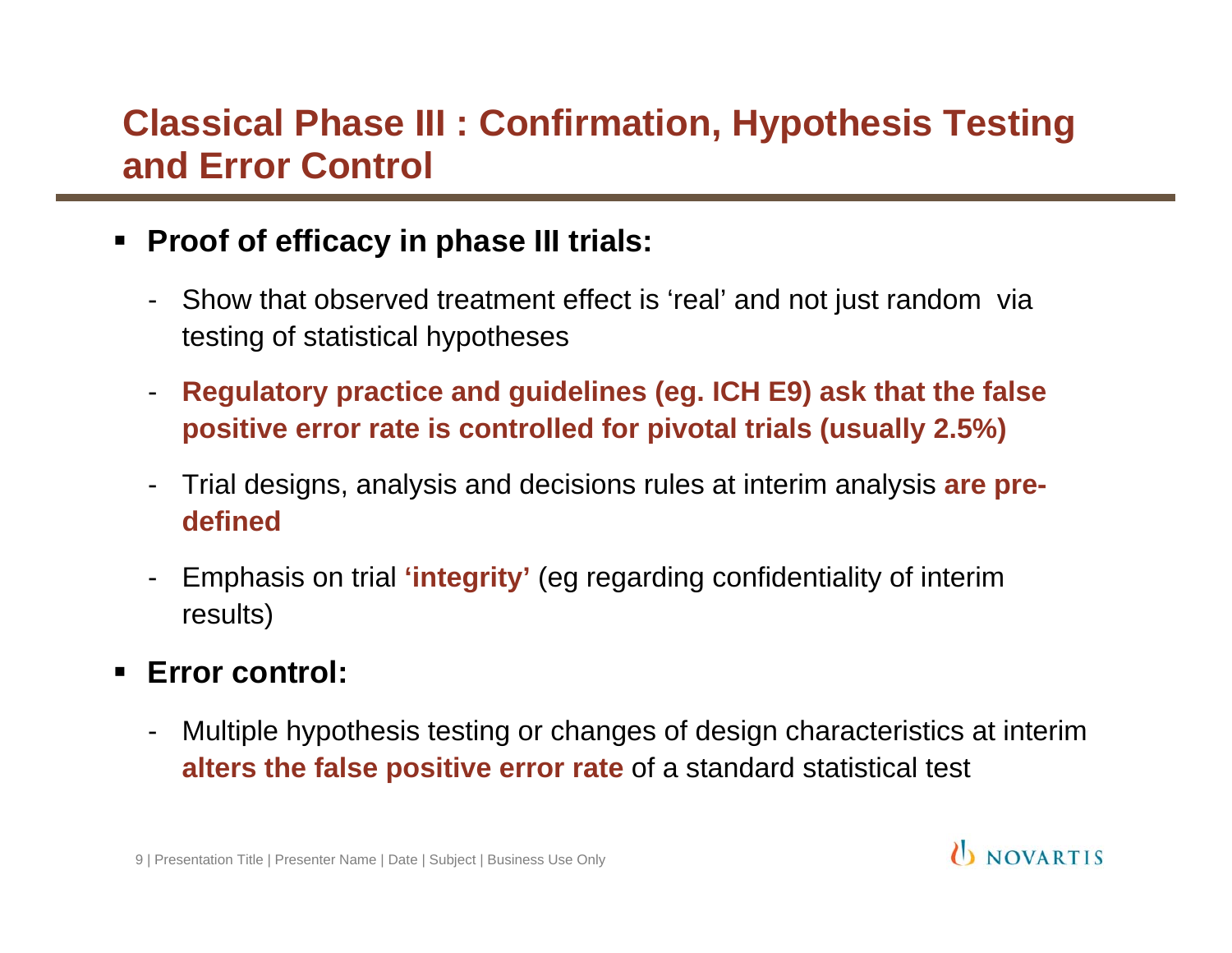## **Adaptive / Seamless phase II/Phase III trial**

### **Primary objective - to combine "treatment selection" and "confirmation" in one trial**

- Enroll patients into the trial –
- During the trial, select the optimal dose (or population) based on interim data
	- – Based on surrogate marker, early read-out of endpoint, or primary endpoint
- Enrollment continues only on the selected dose and the comparator arm
- **All data** from chosen arm and comparator is used in final analysis, using novel statistical methods for combining evidence from **1st and 2nd** stage to control false positive error rate and maintaining trial integrity

**I** NOVARTIS

10 | Presentation Title | Presenter Name | Date | Subject | Business Use Only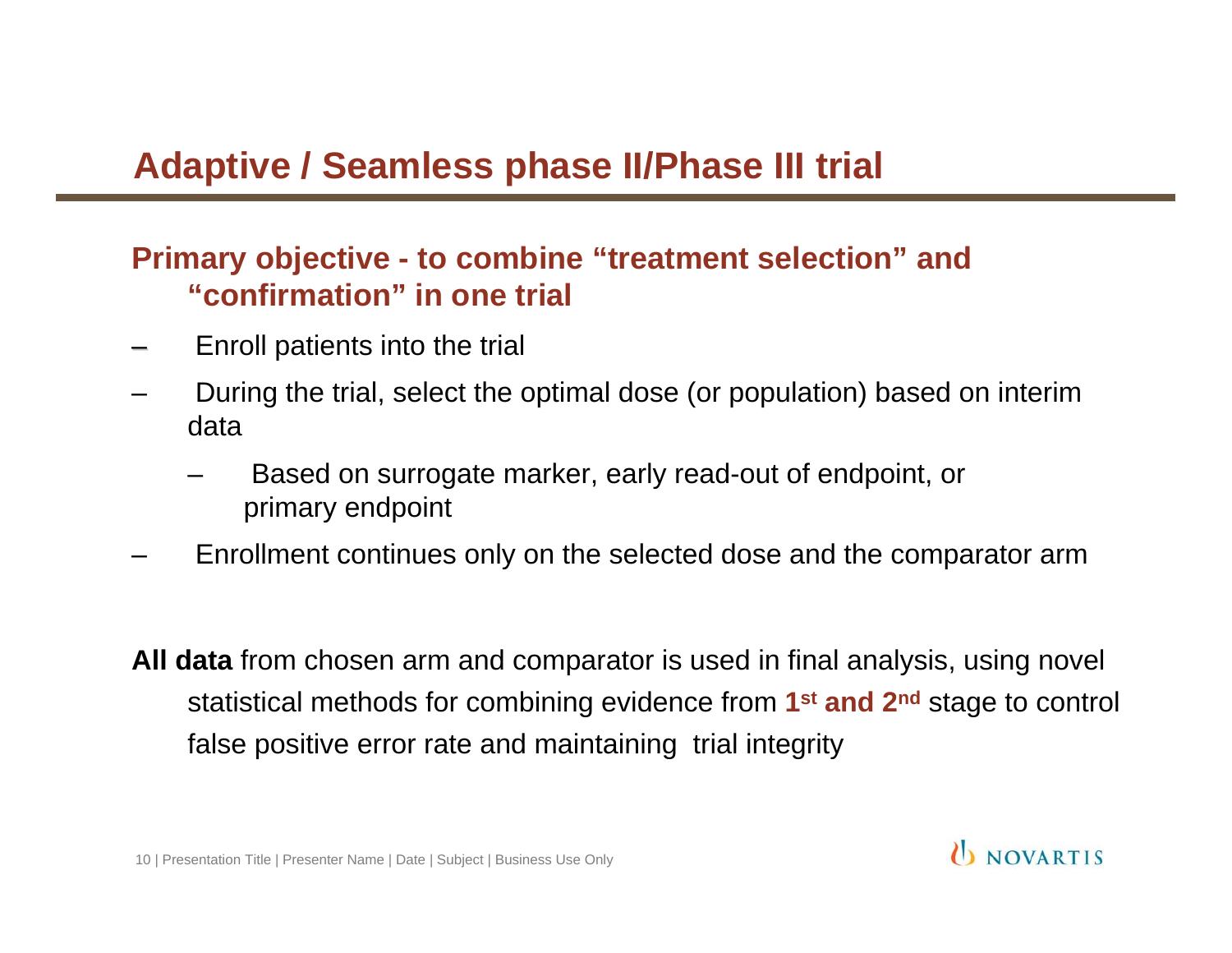# Comparison of ASD for treatment selection with separate phase II and III trials (1)



11 | Presentation Title | Presenter Name | Date | Subject | Business Use Only

### **I** NOVARTIS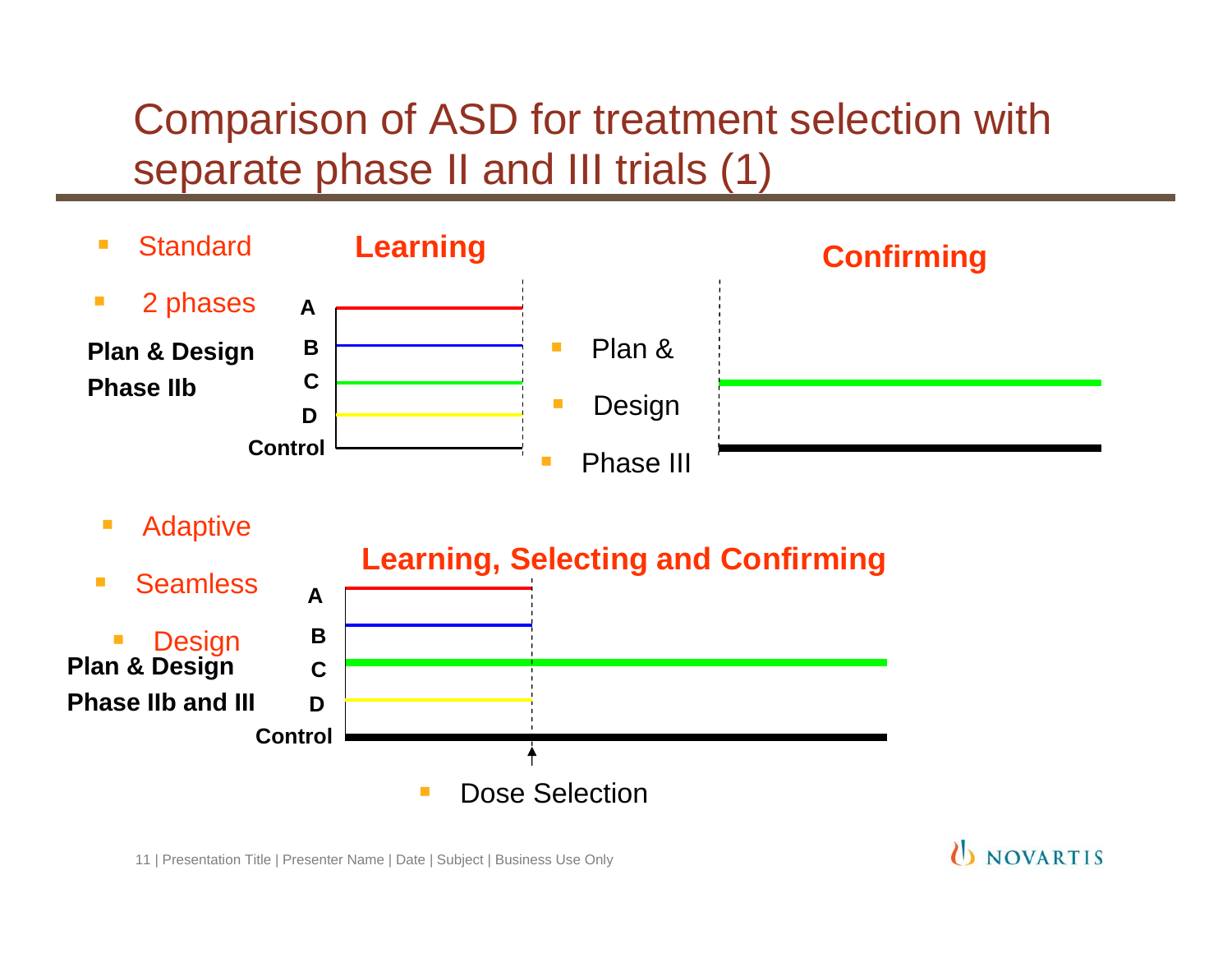## **Comparison of ASD for treatment selection with separate phase II and III trials**

- ш **Advantages of Adaptive seamless designs :**
	- Shorter overall development time  $\rightarrow$  effective drugs are made available earlier for the patients
	- Increase in information value given the same number of patients
	- Long term safety available earlier (extension of Stage I patients)

#### П **Logistical difficulties :**

- Number of treatment groups can change during trial  $\rightarrow$  resulting implications in drug supply
- Centers would have to be made aware of flexible sample sizes
- Informed consent may need to be modified at interim
- **Sufficient Health Authority interaction**
- Careful consideration of trial integrity issues, including the interim analysis , decision process and personnel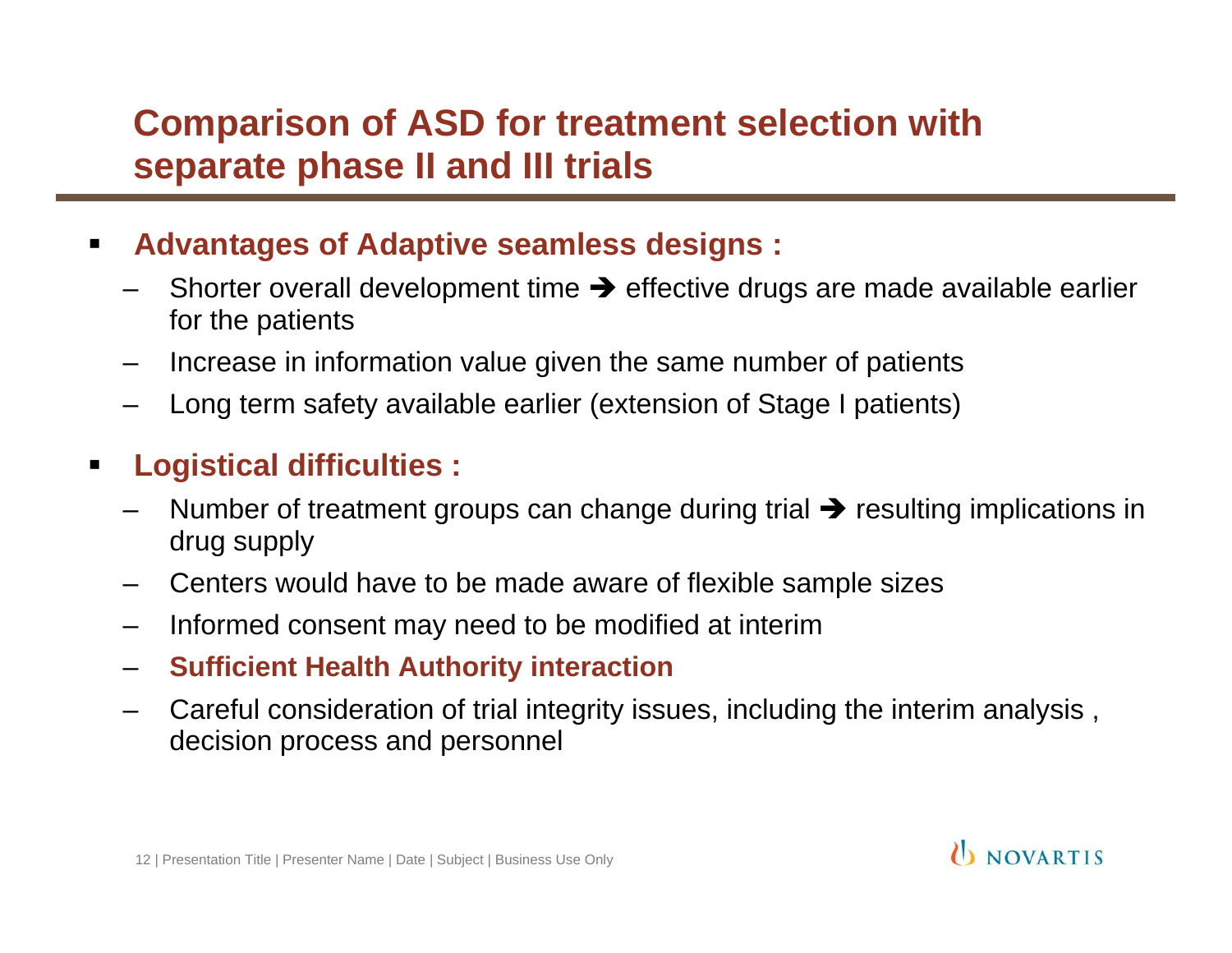## **RAD001+Femara in Advanced Breast Cancer**

#### **Motivation for adaptation**

**Selection** of appropriate **patient sub-group** and confirmation of benefit in one seamless **phase II / III** trial

#### **Design specifications: 2-stage seamless adaptive design**

#### **Stage 1**

- sub-group selection (options: sub-group or all-patients)
- futility decision at two time points
- sub-group considered is defined upfront, based on evidence external to the trial
- Sample size could be adjusted at interim points

#### **Stage 2**

- achieve confirmation of treatment benefit while maintaining integrity of trial (false positive rate and bias are controlled)

**I** NOVARTIS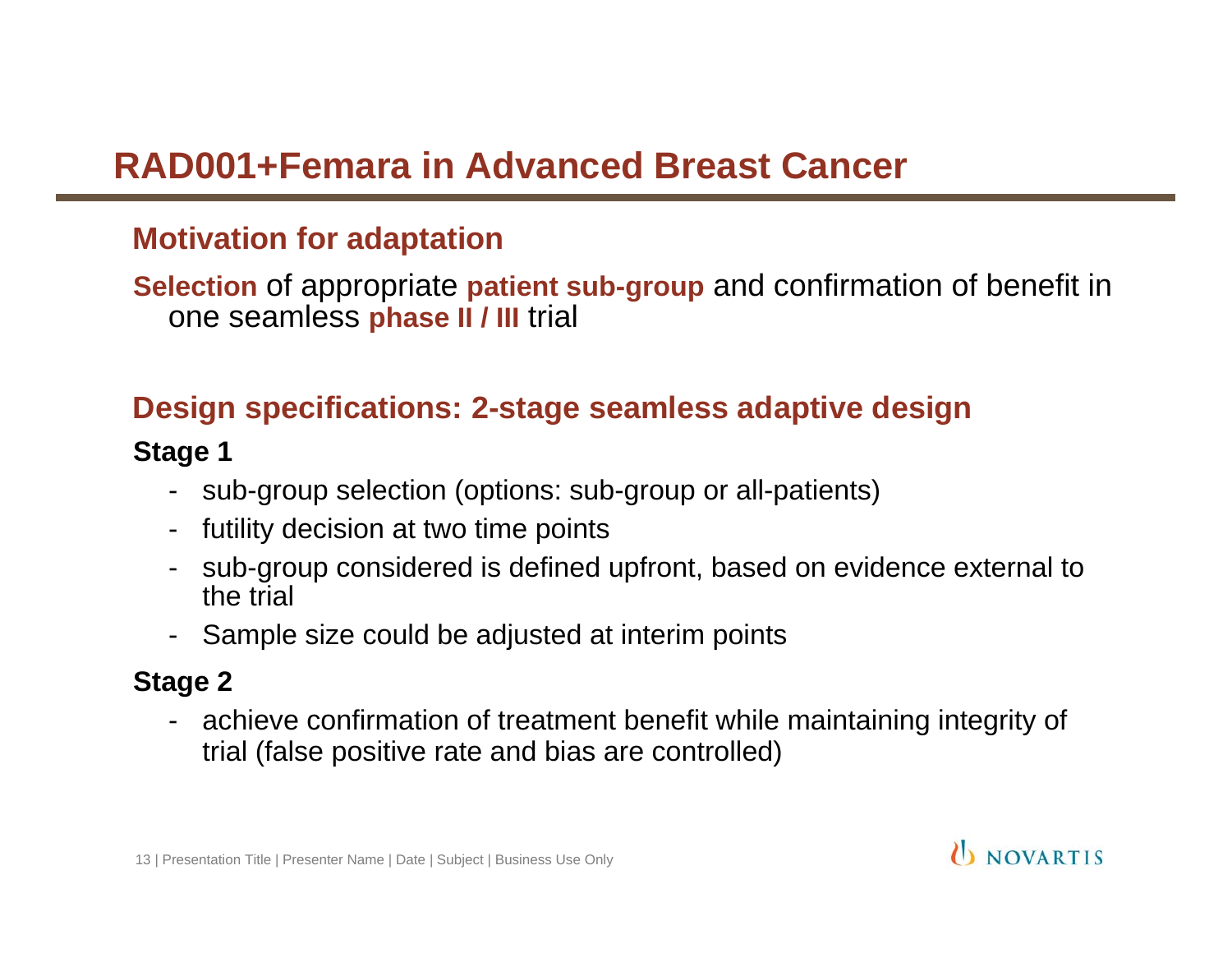## **RAD001+Femara in Advanced Breast Cancer**

#### **Adaptive trial design were reviewed by FDA and EMEA, and considered acceptable for the trial**

Careful consideration and detail was required for the interim analysis and decision process

- What data will be needed to decide to adapt?
- Who will see this data, and make this decision?
- Will the results of this decision bias the trial?

## **Overall, a positive response**